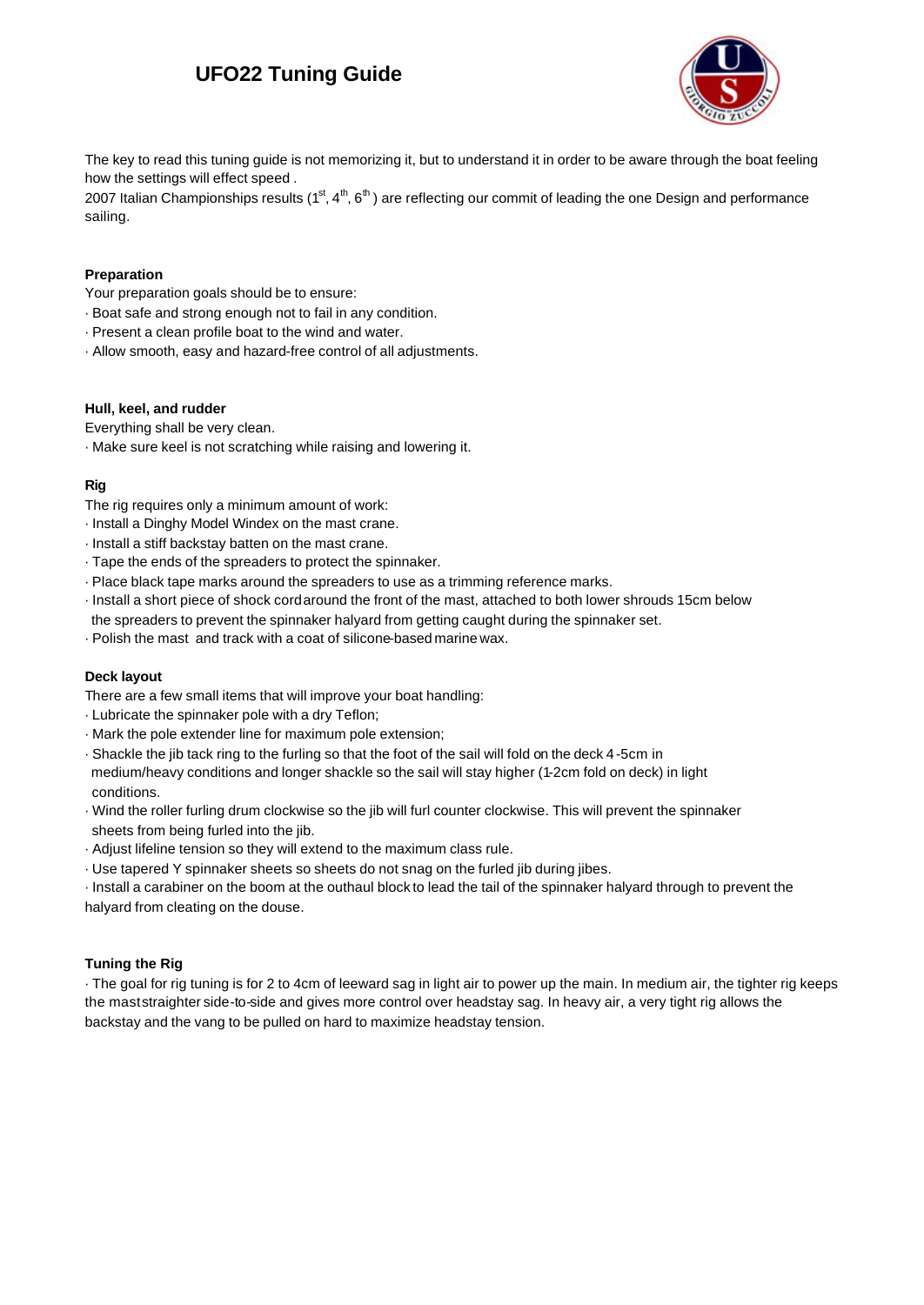| Wind strength in knots | 0-6 | 7-11 | $12 - 15$ | $16 - 19$ | $20+$ |
|------------------------|-----|------|-----------|-----------|-------|
| Upper Shroud tension   | 25  | 26   | 27        | 29        | 30    |
| Lower Shroud tension   | 21  | つつ   | 23        | 24        | 25    |

### **Sail Trim**

Once your boat is set up properly, there are three sail adjustments that will affect your boat speed more than any other while sailing to weather. These are mainsheet tension, jib sheet tension and backstay tension. If you feel that you lack speed, there is a 90% chance one of these adjustments is incorrect. By following this trim guide you can spend more time concentrating on tactics while still going fast.

### **Mainsail Trim**

The mainsail on the UFO22 is quite large and requires constant attention. Experiment with the different controls to learn how they affect the main shape and how they interact with each other.

### **Top Battens**

Tension the top two battens very tight for light to medium conditions to power up the top of the sail. Use medium tension in heavy air to flatten the main. In over 16 knots a stiffer top batten will be faster.

### **Mainsheet**

The throttle of the boat! In light air trim the main so the aft 50cm of the top batten is parallel to the boom or twisted open 5 to 10 degrees in light air and chop. In medium air sheet the mainsheet really hard to flatten the main and tighten the headstay to improve pointing. The aft 50cm of the top batten should be parallel to the boom or hooked to windward5 degrees till the boat begins to become overpowered. Once the boat begins to become overpowered use the mainsheet to control twist and adjust continuously for speed and stability.

### **Backstay**

The backstay affects headstay tension and mainsail shape. The backstay is left at its loosest setting till the boat begins to be overpowered, usually about 12 knots. In medium air, play the backstay in the puffs and lulls. Remember that when the backstay is pulled on the top of the main twists open so the mainsheet mustbe trimmed in. More importantly, when the backstay is eased the top of the main will hook to weather, therefore the mainsheet must be eased. In heavy air the backstay should be pulled on hard to tighten the headstay and depower the main. In light to medium air downwind the backstay can be released all of the way to straighten the mast. In heavy air it is a good idea to leave some backstay on to prevent the mast from breaking.

### **Bridle**

Bridle length should be adjusted as long as possible allowing 4-6cm of over-trimming before mainsheet system gets block to block.

### **Boomvang**

The vang controls the vertical travel of the boom and induces lower mast bend. In light air, the vang should be completely loose. As the breeze increases and you sheet the main harder, take the slack out of the vang line to keep leech tension if you have to ease the mainsheet in a puff. When it is windy enough to switch to vang sheeting, pull the vang on really hard to flatten the bottom of the main. Downwind, set the vang tension in all wind conditions to keep the top batten parallel to the boom. The vang is an important control so it should always be held in the crew's hand.

### **Outhaul**

The outhaul controls the depth in the lower third of the mainsail. In light air and chop, the outhaul should be eased 4cm from the black band. In every other upwind condition the outhaul should be tight, at the black band. Downwind ease the outhaul so the center of the foot is 12-14cm from the boom.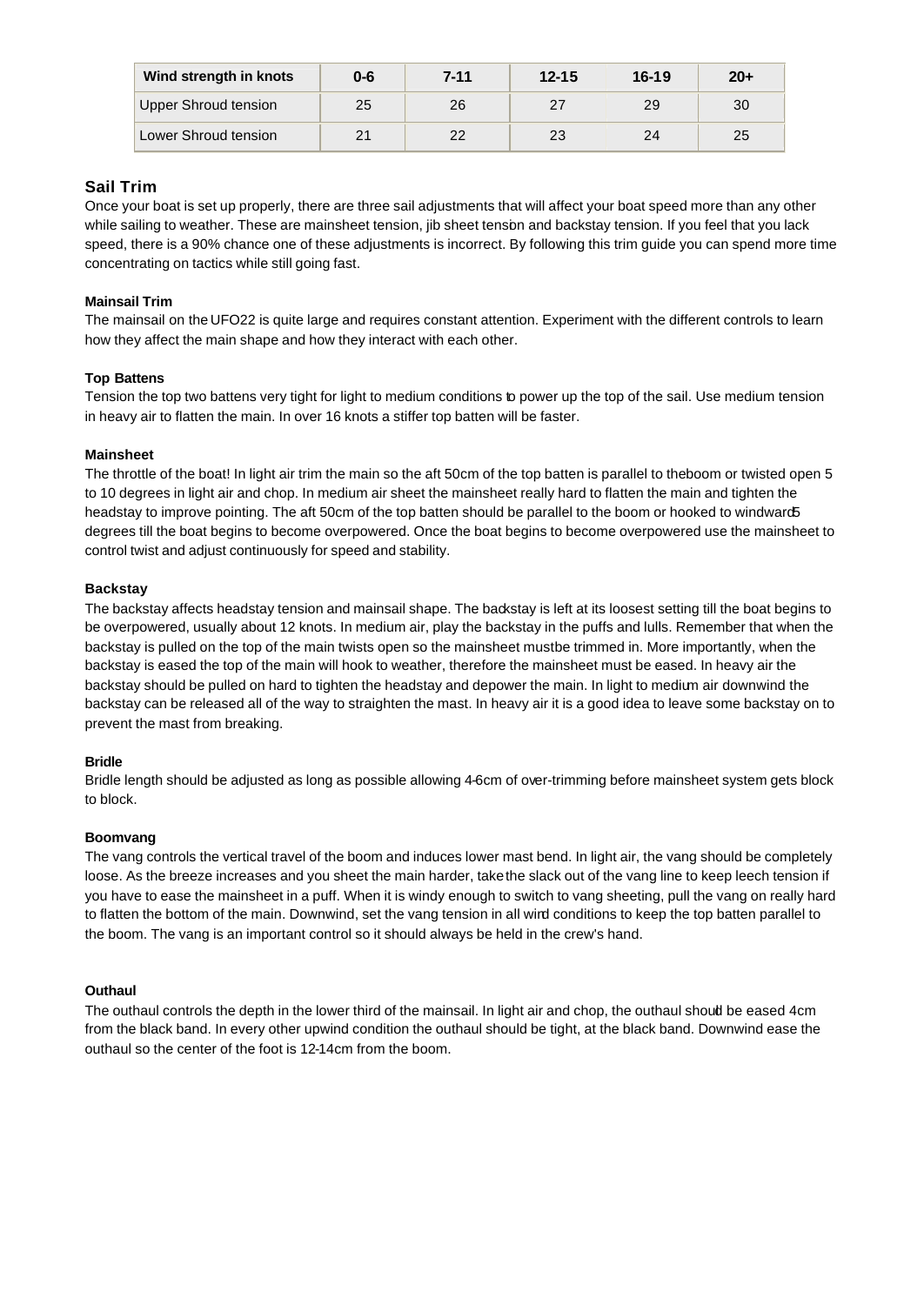### **Cunningham**

The cunningham controls the fore and aft position of the mainsail draft. In light air, the cunningham is totally eased so there are horizontal luff wrinkles in the sail. In medium wind, tighten the cunningham so the wrinkles are just removed. In heavy air, the backstay tension causes the main draft to move aft so pull the cuninngham on very firm to pull the draft forward. Downwind ease the cunningham totally off.

### **Jib Trim**

 The Ullman jib comes with a leech telltale sewn on the leech. This telltale makes trimming the jib really easy. In most conditions trim the sheet hard enough so the telltale is just on the verge of stalling. The skipper can see the telltale through the telltale window in the luff of the mainsail. The times it can be stalled and should not be are in really light air, choppy conditions, out of a tack, off the starting line and when ever you feel slow. When it is really windy the telltale will not stall no matter how hard the jib is sheeted.

· Try to set the leads so the telltales break evenly.

The jib luff tension works like the cunningham on the mainsail, it controls the fore and aft position of the draft. · Be careful not over tighten the jib luff because the UFO22 has a headstay that sags a lot and this coupled with a tight jib luff will pull the draft too far forward making it hard to point.

| Wind strength in knots                    | $0 - 6$     | $7 - 11$        | $12 - 15$      | $16 - 19$         | $20+$             |
|-------------------------------------------|-------------|-----------------|----------------|-------------------|-------------------|
| Jib Leads<br>(from middle track- 0 point) | 3cm forward | 2cm forward     | (middle track) | 2 cm<br>backwards | 3 cm<br>backwards |
| Jib Luff Tension                          | wrinkles    | slight wrinkles | no wrinkles    | tight             | max tight         |

### **Spinnaker Trim**

Tack Line: Mark the tack line so the crew can duplicate settings.

Light air: Eased 10cm.

Medium air: Eased 20 to 40cm to help rotate the spinnaker to windward to sail lower. In extreme choppy conditions pull the tack to the pole to stabilize the spinnaker luff.

Heavy air: Tack to the pole.

Spinnaker Sheet: In all conditions play the sheet constantly. Keep about 8-10cm curl in the luff of the spinnaker. Be extra careful not to over-trim the spinnaker, this is very slow.

### **Crew work**

It is important to practice and keep the same core crew. The boat rewards smooth and organized teamwork. The goals are for each member to have assigned jobs and stick to them, have everyone involved and to keep maximum weight on the rail as long as possible. Moving from the back of the boat forward we label each position:

- 1. Helmsperson
- 2. Tactician Helper
- 3. Trimmer / Bow

### **Helmsperson**

Upwind: Steer. Mainsheet, backstay. Dictate cunningham, vang, outhaul, jib sheet and crew weight adjustments. Tacking: Steer. Ease mainsheet in light and heavy air. Help roll the boat.

Weather Mark: Call for normal or late hoist, ease mainsheet, release backstay and call vang trim.

Jibe: Steer, throw mainsheet, help roll and check backstay on main leech.

Leeward Mark: Pre-set backstay. Call for jib unfurl and spinnaker douse. Trim main.

### **Tactician-Helper**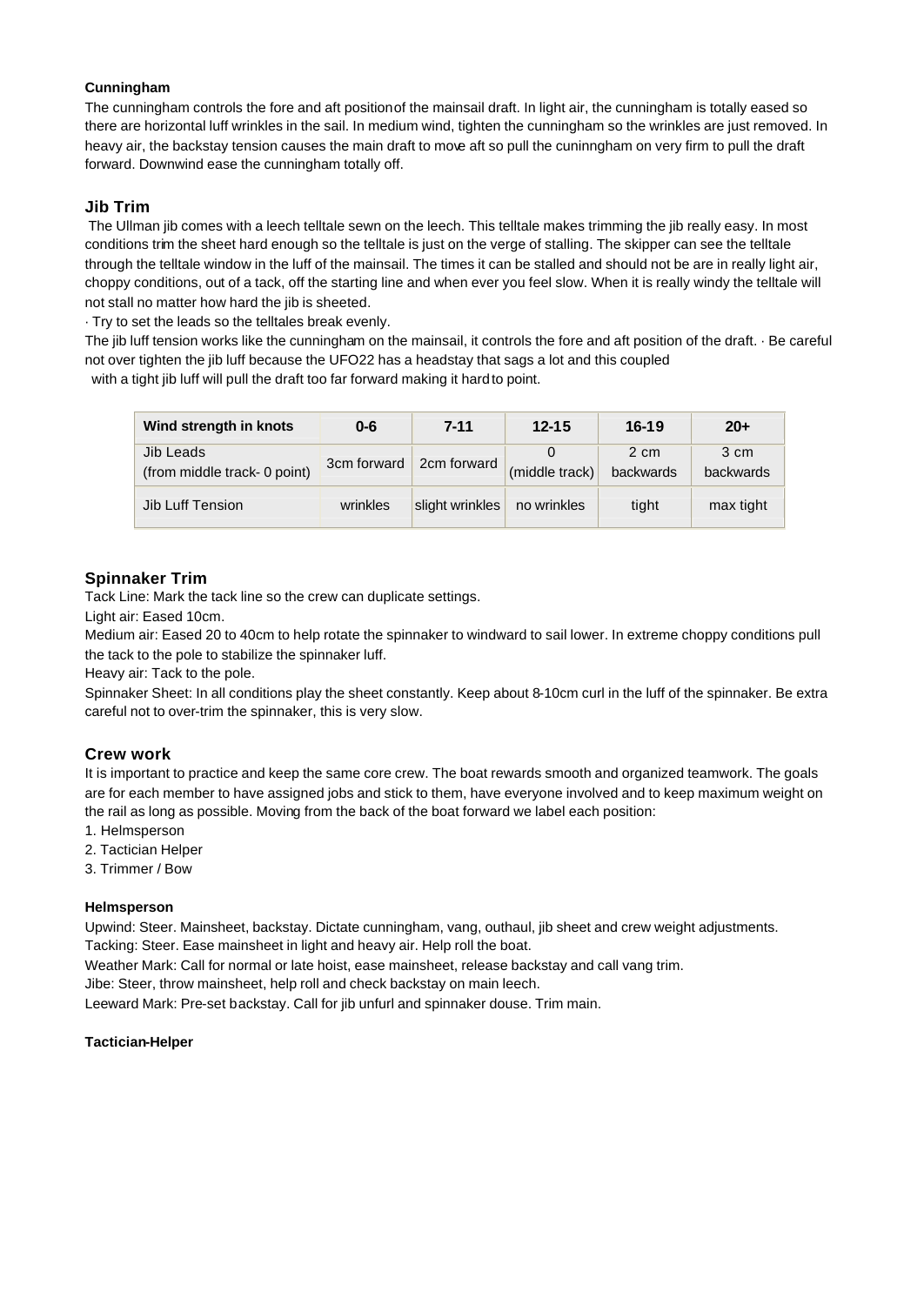Upwind: Call tactics and puffs and read compass..

Tacking: Roll the boat.

Weather Mark: Hike. Extend the spinnaker pole. Feed out spinnaker from bag. Raise the halyard. Furl the jib. Adjust sail controls to downwind marks.

Jibe: Take spinnaker sheet from trimmer. Ease and make sure sheet is free to run. Pull down and overhaul new sheet on inside jibes. Roll the boat.

Leeward Mark: Release spinnaker halyard. Help gather the spinnaker on the douse. Adjust sail controls for upwind. Release jib furler line. Gather spinnaker. Finish stowing spinnaker from weather rail.

### **Trimmer**

Upwind: Trim jib sheet. Check sail trim and monitor speed and pointing compared to other boats. Call waves and traffic control. Adjust sail controls

Tacking : Release old jib sheet, help roll, tack jib and fine tune jib from weather rail.

Weather Mark: Help pre-feed tack line. Ease jib 40cm and cleat it. Grab spinnaker sheet during hoist and begin trimming. Jibe: Hand sheet to Tactician-Helper and grab lazy sheet. Rapidly trim lazy-new sheet as boat jibes. Help roll and rapidly ease new sheet when spinnaker fills on new jibe.

Leeward Mark: Trim jib sheet to unfurl jib. Retract the spinnaker pole. Ease spinnaker sheet during douse. Trim jib sheet around mark from weather rail.

# **Sailing the Boat**

### **Upwind**

The UFO22 is most efficient when sailed as flat as possible. Excessive heel causes leeway which is slow. The skipper must work the helm and the sail controls to keep the boat at a constant angle of heel while the crew hikes as hard as possible. In regards to steering, the boat should not be pinched unless in heavy air and flat water. In light air, the crew weight should be as low and close together as possible and forward to the shrouds. Promote some leeward heel in super light air. In medium air, the crew is close together from the shroud aft and hiking hard. In heavy air the crew is close together 20-30cm aft of medium air and hiking hard. In light to medium air, the crew should roll tack hard against the lifeline as one team. This will maximize the crew weight to gain maximum roll.

### **Downwind**

Like upwind, the UFO22 should be sailed flat. Crew moves side to side to keep the boat flat. The weight should be low and forward while in displacement mode and gradually move aft as the wind increases to promote planing. In extreme conditions, one crew may move behind the skipper. In light air, sail a hot angle to keep the boat moving at all times. As the breeze increases, begin to bear off to sail the puffs as low as possible till the boat slows, then head up to regain speed. This should be a constant S course. In planing conditions, sail a hot angle again to promote planing. Once planing bear off till the boat is about to fall off of the plane and then head up again to maintain the plane. The extra distance sailed to plane is easily compensated for by the tremendous gain in speed. In light to medium air, the crew should roll jibe just as roll tacking upwind.

### **Spinnaker Sets, Jibes & Douses**

### **Jibing**

There are two type of jibes possible with asymmetrical spinnakers, the inside jibe and the outside jibe. The inside jibe is used in medium air and maximum roll jibe conditions and the outside jibe is used in super light conditions and as soon as the water begins to whitecap. The only difference in set up is the sheets need to be long enough to run around outside and in how the tack line is attached. For inside jibes, run the tack line from the pole, over the lazy spinnaker sheet, to the clew of the spinnaker. For outside jibes, simply run the tack line under the lazy spinnaker sheet. After that both jibes are the same, ease the sheet and trim the new one as rapidly as possible.

### **Sets**

There are two types of sets, in front of the shrouds and aft of the shrouds. They are determined by the type of douse. If a windward or Mexican douse is used the sail is set in front of the shrouds. This is also the preferred setting method for the